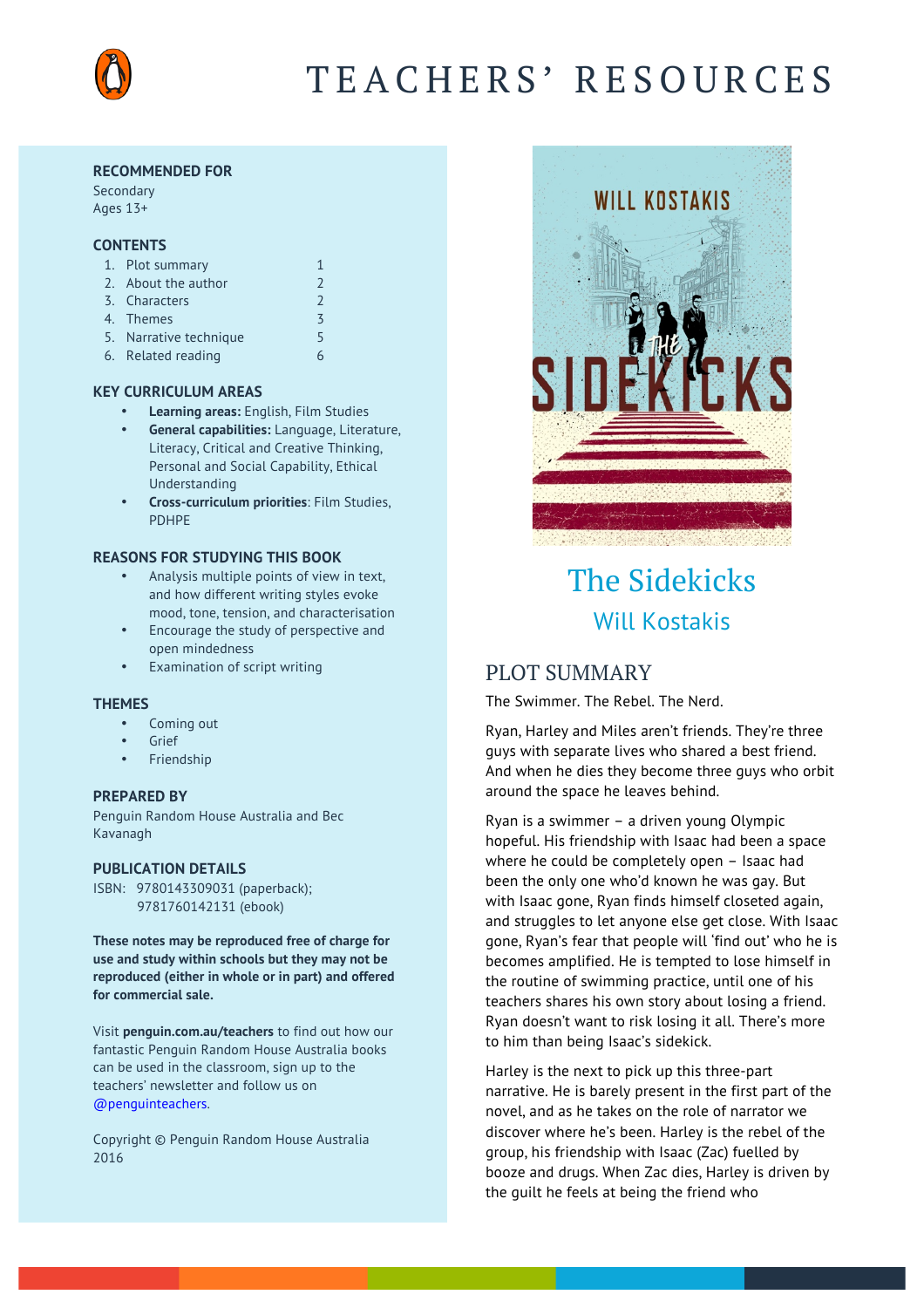*The Sidekicks* Will Kostakis

encouraged Zac to party, and at being one of the last to see him alive. He runs from Barton to his dad's house in Gerringong, desperate to forget why he's there. If Ryan's revelation is that he wants people to know who he is, Harley's is realising that there are people who need him. He returns to Barton, to face his friendships and his guilt.

Miles is given the final stretch of the narrative, and it is he who has the most to say about Harley's friendship with Isaac. He calls him his dealer, and places the blame for Isaac's death entirely on Harley, saying that if they had truly been friends Harley would have pulled him up on his substance abuse. But Miles' attack (despite being genuine) is really masking his own fear of being inadequate in his friendship with Isaac. He feels deeply the omission of being overlooked in articles about Isaac's life and death. Miles is a socially awkward young filmmaker who spends his lunchtime re-watching footage of Isaac, hoping that it has managed to capture some essential part of their friendship. As he leads the narrative to its conclusion, Miles starts to define who he is without Isaac, and what his position was in their friendship. It is Miles who gradually describes a future for the three of them that imagines them as individuals and friends – not just sidekicks.

# ABOUT THE AUTHOR

Will Kostakis was only 19 when his first novel for young adults, *Loathing Lola*, was released. It went on to be shortlisted for the Sakura Medal in Japan and made the official selection for the Australian Government's 2010 Get Reading! programme.

In 2005, Will won the Sydney Morning Herald Young Writer of the Year for a collection of short stories.

His second YA novel, *The First Third*, was released in August 2013, and was shortlisted for the 2014 CBCA awards in the Older Readers category. *The Sidekicks*  is his third novel for young adults.

Will spends his time working as a freelance journalist, writing and touring Australian secondary schools. His website is [www.willkostakis.com](http://www.willkostakis.com)

# **CHARACTERS**

Ryan, Harley and Miles start out as being defined by their friendship with Isaac, but by the end of the book they have begun to define themselves as individuals. Each of these characters narrates a portion of the book. As you're reading, keep a record (with examples) of the following:

• How they describe their friendship with Isaac.

- How they describe their friendship with each other.
- The way they tell their part of the story (straight narrative, dialogue, memory, script etc).
- How they change from the start of the book to the end.

## Ryan

Ryan describes himself as an 'Olympic hopeful'.

- How does this label define him?
- How does it limit him?
- What does his friendship with Isaac offer him?
- Why is Ryan afraid of telling people his sexuality?

'My favourite colour is aqua.' (p33)

- Why does Ryan share this information with Miles?
- What parts of yourself do you share with your friends?
- In groups, discuss whether you agree or disagree with the idea that it's better to 'diversify your investments' and to share parts of yourself with a number of people, or whether you think it's better to be extremely close to only one.

Consider how difficult it is for Ryan to come out as gay.

- Why might it be more difficult following Isaac's death?
- What impact does coming out/not coming out have on his relationships with other characters in the book?

## *Activity*

Choose either the scene on p50 or the one on p54- 55 in which Ryan comes close to telling his mum that he's gay. Either write an extension of this scene from Ryan's perspective, or rewrite the scene from his mum's perspective. Imagine that he's told her the truth. How might he tell her? How could she react? How would this make him feel?

## **Harley**

Harley's section of the book is subtitled 'The Rebel'.

- What kind of character do we imagine 'the rebel' to be?
- Is this who Harley is?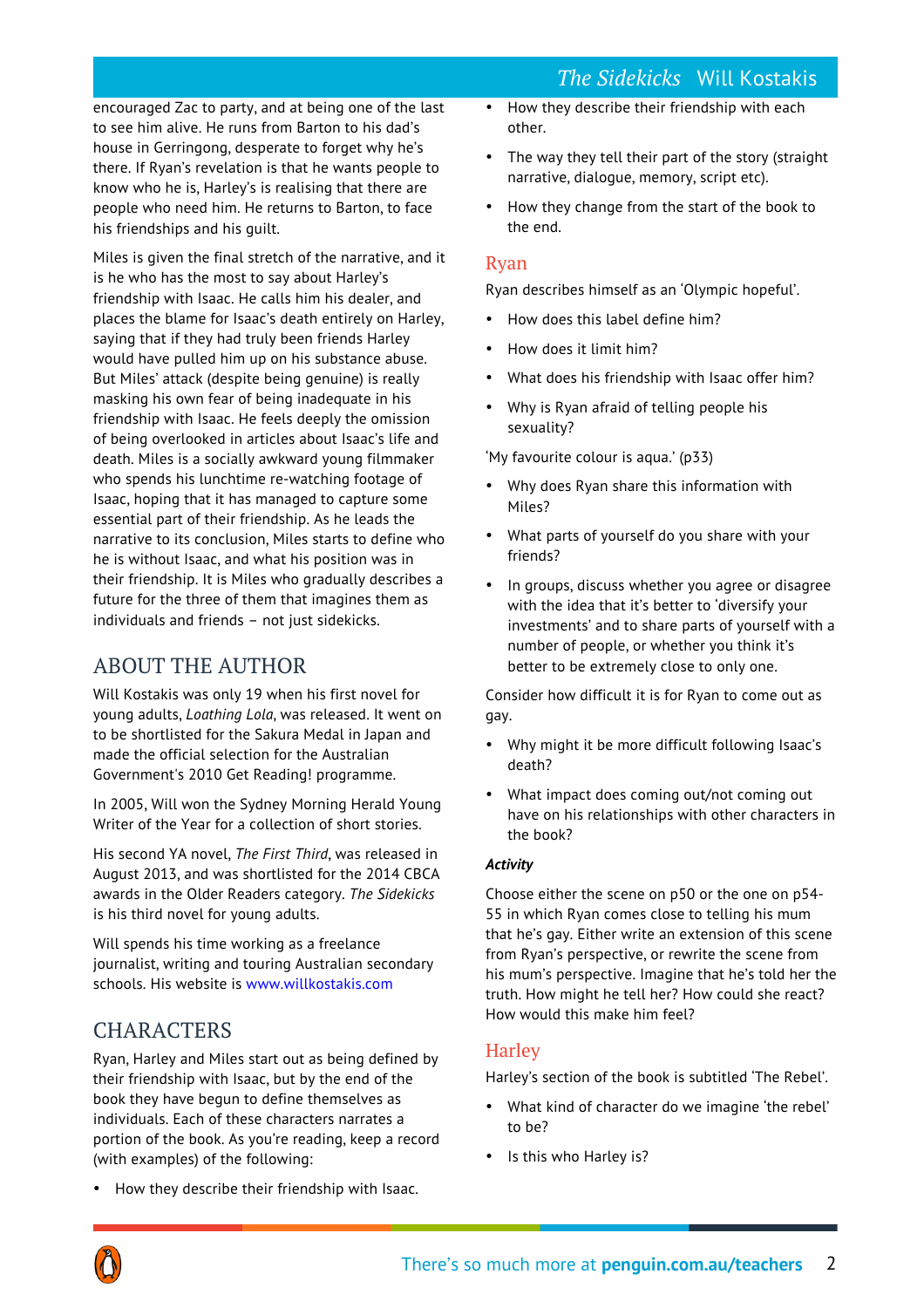- In what way does he differ from the standard 'rebel' stereotype?
- Why does Harley feel guilty about Isaac's death?
- Is his guilt justified?

Miles blames Harley for Isaac's death, saying that he should have stood up to him about his substance abuse (p118-119). Is Miles right?

### *Activity*

Look back over the scenes where Harley is remembering his friendship with Isaac. Imagine that Harley had pulled him up on his drinking. What do you think Isaac's reaction would have been? Would it have changed the outcome? See if you can write a new scene based on what you've imagined. Does it fit with the Isaac we see in the book?

#### Look around the following website

([http://www.ysas.org.au/i-m-worried-about-a](http://www.ysas.org.au/i-m-worried-about-a-friend/im-worried-about-a-friend)[friend/im-worried-about-a-friend](http://www.ysas.org.au/i-m-worried-about-a-friend/im-worried-about-a-friend)) and discuss in groups or as a class how Isaac's friends could have helped him. Package your ideas into a resource that can be used by the rest of the school.

## Miles

Miles' portion of the book is subtitled 'The Nerd'.

- What does this tell you about who he is?
- Does he really blame Harley for Isaac's death?
- What is Miles worried about?
- Why does Miles feel uncertain about his friendship with Isaac?
- What do you think he hopes to find as he rewatches the videos?

Miles is obsessed with the line 'jumped or fell' in the newspaper article about Isaac's death.

- Why is he so bothered by this phrasing?
- Who changes it?
- How does this change the way that Miles views the whole situation?

## *Activity*

Look through a recent newspaper and find an article that concerns individuals (i.e. is about people rather than things, places or events).

- Who is the article about?
- Who might be affected by the piece?
- How does the language used in the article put a particular slant on the issue?
- Can you try to look beyond the language to see what the real story is  $-$  try to describe how the language used in the piece \*may\* be manipulating the truth.
- Either rewrite the article you've found using language to make the piece read differently, or write an imagined response to your article from somebody involved with the story.

# **THEMES**

# Coming Out

According to the Australian Human Rights Commission, <sup>1</sup> 61% of LGBTI (lesbian, gay, bisexual, trans and intersex) teens report experiencing verbal homophobic abuse. 18% report physical homophobic abuse, and 9% report other types of homophobia, including cyberbulling, graffiti, social exclusion and humiliation. 80% of this bullying occurs at school.<sup>2</sup>

- What type of language or behaviour constitutes homophobic bullying?
- How might this make an LGBTI person feel?
- How might it make other people feel?
- What impacts can you imagine this kind of behaviour would have on the life of an LGBTI young person?
- How might it affect the decisions they make?

Find some current examples of issues facing the LGBTI community in the news. (If you're stuck, check some of the resources or footnotes as these will provide valuable starting points for your discussion). Discuss in class or small groups some of the emotions young people struggling with their sexuality experience.

- What is the issue?
- Who is involved?
- How does it affect the wider community?
- What are the different sides to the story?
- Who is most disadvantaged by the issue?
- What are your thoughts about this issue in your own classroom community?

Consider the theme of coming out in relation to The Sidekicks. Ryan is afraid of coming out because he

- <sup>1</sup> [https://www.humanrights.gov.au/face-facts-lesbian-gay](https://www.humanrights.gov.au/face-facts-lesbian-gay-bisexual-trans-and-intersex-people)[bisexual-trans-and-intersex-people](https://www.humanrights.gov.au/face-facts-lesbian-gay-bisexual-trans-and-intersex-people)
- <sup>2</sup> http://www.glhv.org.au/files/wti3 web sml.pdf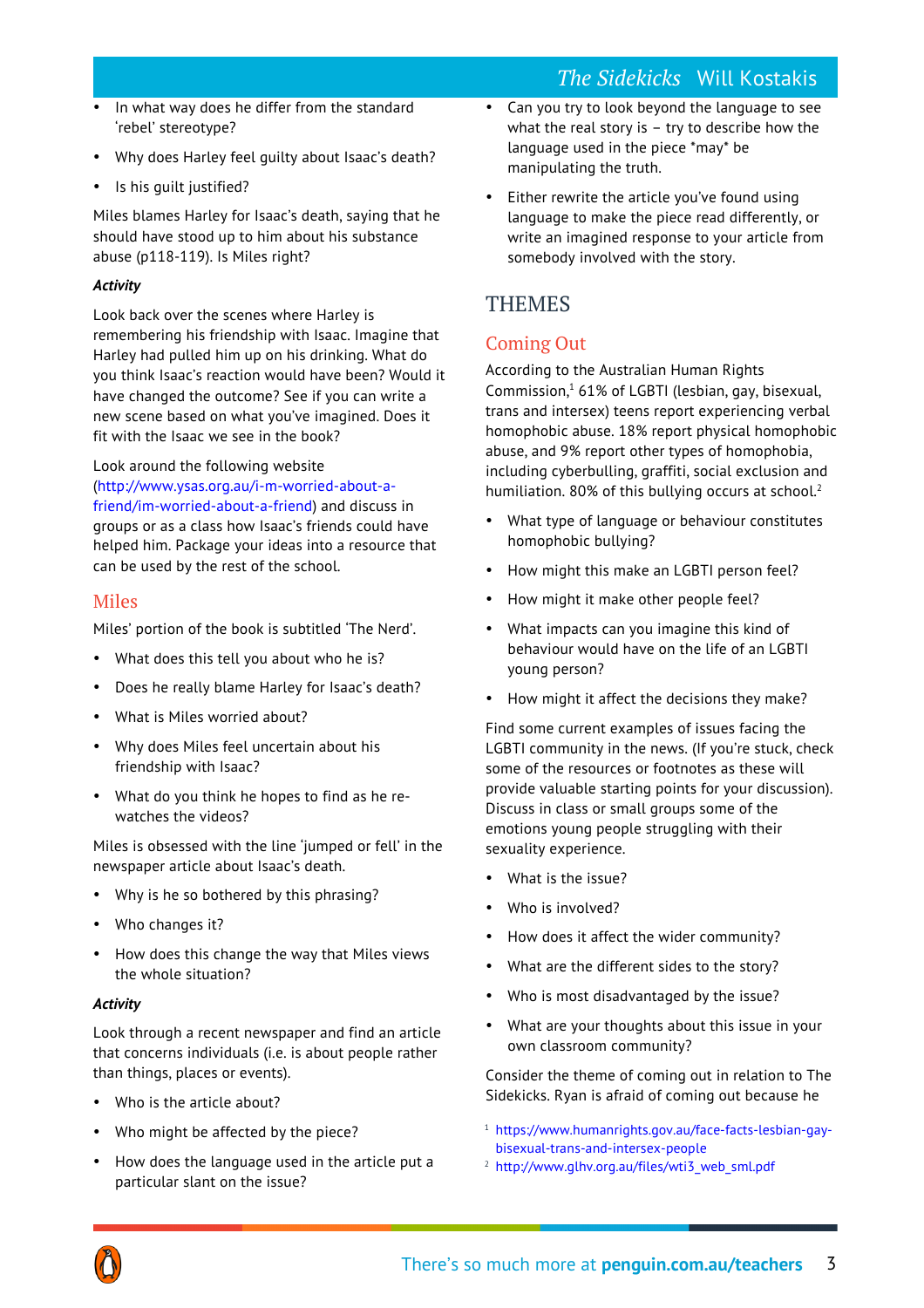# *The Sidekicks* Will Kostakis

can't predict the impact it will have on his Olympic dreams, on his relationships with his friends and family, or on his schooling. His fear comes not only from feeling uncertain, but from being able to imagine plenty of negative outcomes. But keeping that part of himself a secret is damaging too. By not being honest about who he is, he feels as though his relationship with his mother is suffering, he is unable to feel truly close to his friends (except Isaac), and he is in danger of losing a relationship that is significant to him.

### *Activity*

Read (or listen to) the personal account of someone who has come out. If you use someone you know, make sure you ask their permission to use their story (and agree to keep their privacy if they request it), or read The Sidekicks author, Will Kostakis' own experience here:

([http://willkostakis.com/2016/02/26/reintroducing](http://willkostakis.com/2016/02/26/reintroducing-will-kostakis/)[will-kostakis/](http://willkostakis.com/2016/02/26/reintroducing-will-kostakis/)) and here: ([http://willkostakis.com/2016/03/02/in-case-you](http://willkostakis.com/2016/03/02/in-case-you-want-to-send-me-this-email/)[want-to-send-me-this-email/](http://willkostakis.com/2016/03/02/in-case-you-want-to-send-me-this-email/))

Imagine that someone has just shared this with you. Be honest with yourself.

- How do you react?
- How does this make them feel?
- Why do you react the way you do?

Now read the resources available at Safe Schools Coalition and Beyond Blue (links in Resources).

- What advice can you find that would help you be supportive in this situation?
- Which of Ryan's friends demonstrate this kind of support? And which of his friends demonstrate the kind of behaviour that makes him fearful of sharing who he is?
- Package together your findings in a school blog, and come up with a procedure that your school and classroom can follow to ensure that it is inclusive and supportive to students struggling with their sexuality and/or gender.

### *Resources*

- <http://www.safeschoolscoalition.org.au/resources>
- <https://www.youthbeyondblue.com/>
- [https://www.beyondblue.org.au/who-does-it](https://www.beyondblue.org.au/who-does-it-affect/lesbian-gay-bi-trans-and-intersex-lgbti-people)[affect/lesbian-gay-bi-trans-and-intersex-lgbti](https://www.beyondblue.org.au/who-does-it-affect/lesbian-gay-bi-trans-and-intersex-lgbti-people)[people](https://www.beyondblue.org.au/who-does-it-affect/lesbian-gay-bi-trans-and-intersex-lgbti-people)
- [https://www.beyondblue.org.au/docs/default](https://www.beyondblue.org.au/docs/default-source/default-document-library/bw0258-lgbti-mental-health-and-suicide-2013-2nd-edition.pdf?sfvrsn=2)[source/default-document-library/bw0258-lgbti-](https://www.beyondblue.org.au/docs/default-source/default-document-library/bw0258-lgbti-mental-health-and-suicide-2013-2nd-edition.pdf?sfvrsn=2)

[mental-health-and-suicide-2013-2nd](https://www.beyondblue.org.au/docs/default-source/default-document-library/bw0258-lgbti-mental-health-and-suicide-2013-2nd-edition.pdf?sfvrsn=2)[edition.pdf?sfvrsn=2](https://www.beyondblue.org.au/docs/default-source/default-document-library/bw0258-lgbti-mental-health-and-suicide-2013-2nd-edition.pdf?sfvrsn=2)

• <https://minus18.org.au/>

## Grief

*Miles speaks. 'Do you ever worry about getting depression?' He asks it plainly, like it isn't heavy or personal. 'I mean, we are sad now, but are you worried you might get stuck?' He places down his comb. 'I am.'*

*If I keep perfectly still, will the conversation keep going without my intervention?*

*'And how long are we supposed to be sad for?' he continues. 'What is normal? What is expected of us?'*

*'There's no marking criteria for grief.' I can't help myself.*

*'No.' He swallows hard. 'There is not, is there?'*

Grief plays a large part in *The Sidekicks*. We see how it affects Ryan, Harley and Miles, but also how it plays out in the lives of those around them. There are the small, strange moments captured as the teacher skips over Isaac's name in class, as Isaac's sister clears out his locker, as Mrs Roberts tries to find parts of her son in those friendships he's left behind.

- How does the author explore grief?
- In what ways is it unexpected?
- How is it made personal?
- What is the difference between grief and depression?
- How does grief play out in the lives of Ryan, Harley and Miles?
- How does each of them deal with their grief? How does their attitude towards it change as they become friends?

### *Activity*

Read the excerpt on this page

([http://www.penguinrandomhouse.com/books/40771](http://www.penguinrandomhouse.com/books/40771/the-year-of-magical-thinking-by-joan-didion/9781400078431/) [/the-year-of-magical-thinking-by-joan](http://www.penguinrandomhouse.com/books/40771/the-year-of-magical-thinking-by-joan-didion/9781400078431/)[didion/9781400078431/\)](http://www.penguinrandomhouse.com/books/40771/the-year-of-magical-thinking-by-joan-didion/9781400078431/) from Joan Didion's *The Year of Magical Thinking*. In it, she talks about the 'ordinary instant'.

- What does she mean by this?
- What 'ordinary instants' can you find in *The Sidekicks*?
- How do these moments set the experience of grief apart from day-to-day sadness?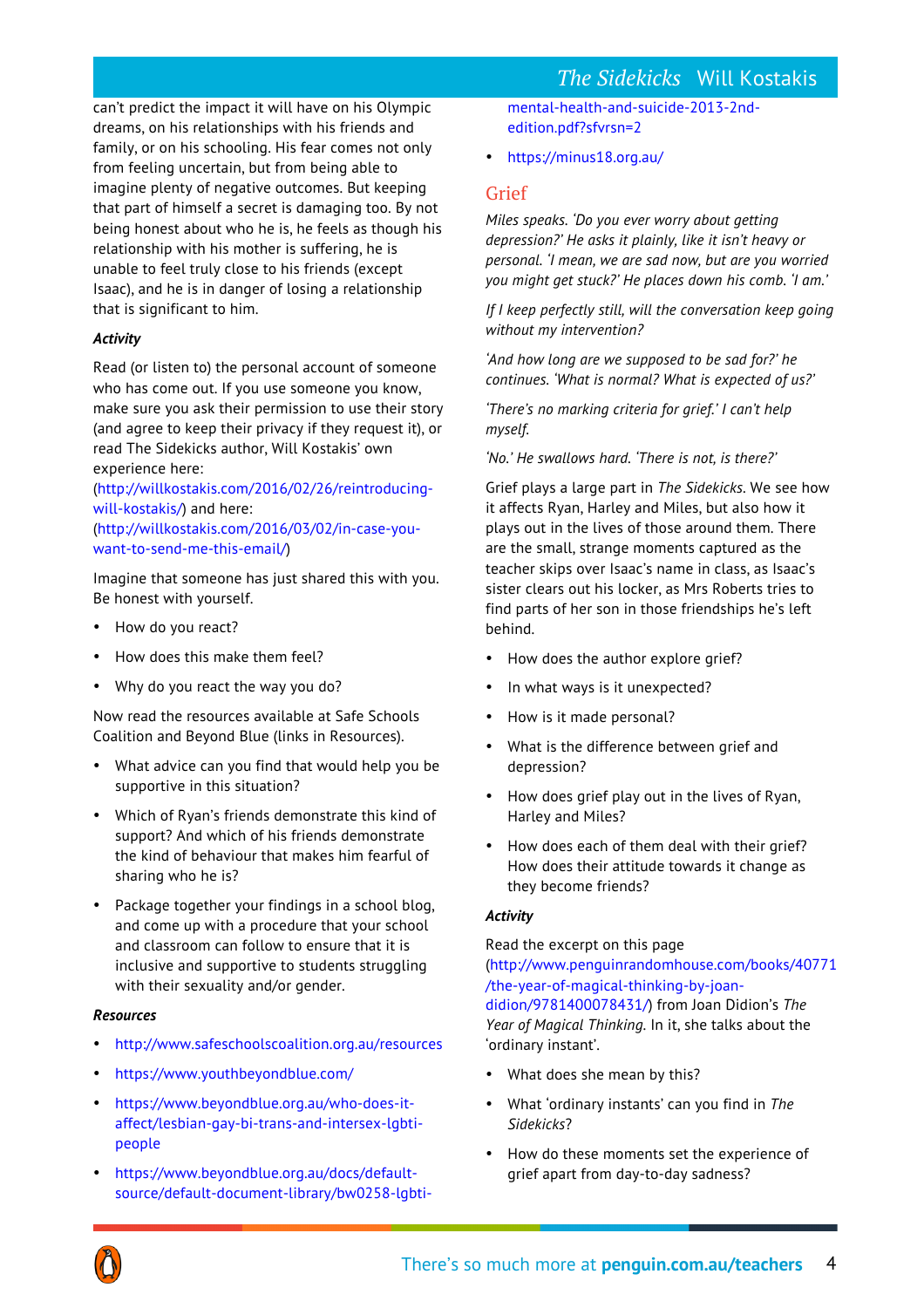# *The Sidekicks* Will Kostakis

- Think of a moment when you've experienced grief (this exercise can be done as a transcribed interview if you'd rather not/are unable to write from experience), and see if you can write about the 'ordinary instant' in your experience.
- How does finding these moments in writing make the piece move beyond stereotypes of how we expect to feel (or, as Ryan would say, beyond 'the marking criteria for grief')?

# Friendship

Ryan, Harley and Miles are defined by their friendships with Isaac, and with each other.

- What is the title of the book referring to?
- Do each of them see Isaac in the same way? How do they see him?
- How do each of them behave in their friendship with Isaac? Do they behave differently when he isn't around?

## *Activity*

Isaac is an absent character. What we learn of him, we only learn via his friendships with Ryan, Harley and Miles.

• Based on this, what do we know about Isaac? What can we say for certain? What can we guess at and why?

Write your own version of Isaac (it could be a letter, a scene with one of the other characters, or even a piece of artwork). Base your 'portrait' on the evidence you can find in the text, and then use guesswork to make up the rest. Write a short paragraph describing the reasoning behind the guesses you've made, and why you feel that it's reasonable to portray Isaac in this light.

• What things are not possible for us to know based on the text?

## *Activity*

Choose one friendship in *The Sidekicks* to explore in detail. Consider the following

- Who is involved in the friendship?
- What does each of them get out of it?
- Is the friendship equal?
- Is the friendship the same in all circumstances (does one of them change when other people are around)?
- Is it an unusual or surprising friendship? In what way?

• How does exploring this fictional friendship make you reflect on your own friendships?

# NARRATIVE TECHNIQUE

Will Kostakis has used the technique of dividing the narrative between each of three main characters. Doing this means that he can explore parts of the story from several different perspectives and allow us more insight into specific moments. Each character has their own way of writing, and this gives us different insights into the story.

- What perspective does each character use?
- Are they a reliable narrative?
- What storytelling techniques does each character use (eg script, dialogue, memory)?
- Where does the narrative overlap? What new information do you get from each character?
- How would the novel have been different if only one character had told the story?
- Did you prefer one segment to the others? Think about what you felt worked better in some parts than in others.
- Is the voice of each character distinct in their writing? In what way?

### *Activity*

Write your own story that is told from three different perspectives. Think about

- How and why the story overlaps.
- What insights each character brings to the piece.
- Maintaining distinct voices for each of your narrators.
- Keeping the story moving forward.

Read your pieces out to the class (or swap them in pairs). Discuss where this technique has worked and where it hasn't, and why.

- What stories can you think of that would be best told using this technique?
- Can you think of any stories where this wouldn't work?
- What other way have you seen authors play with narrative style to tell their story most effectively?

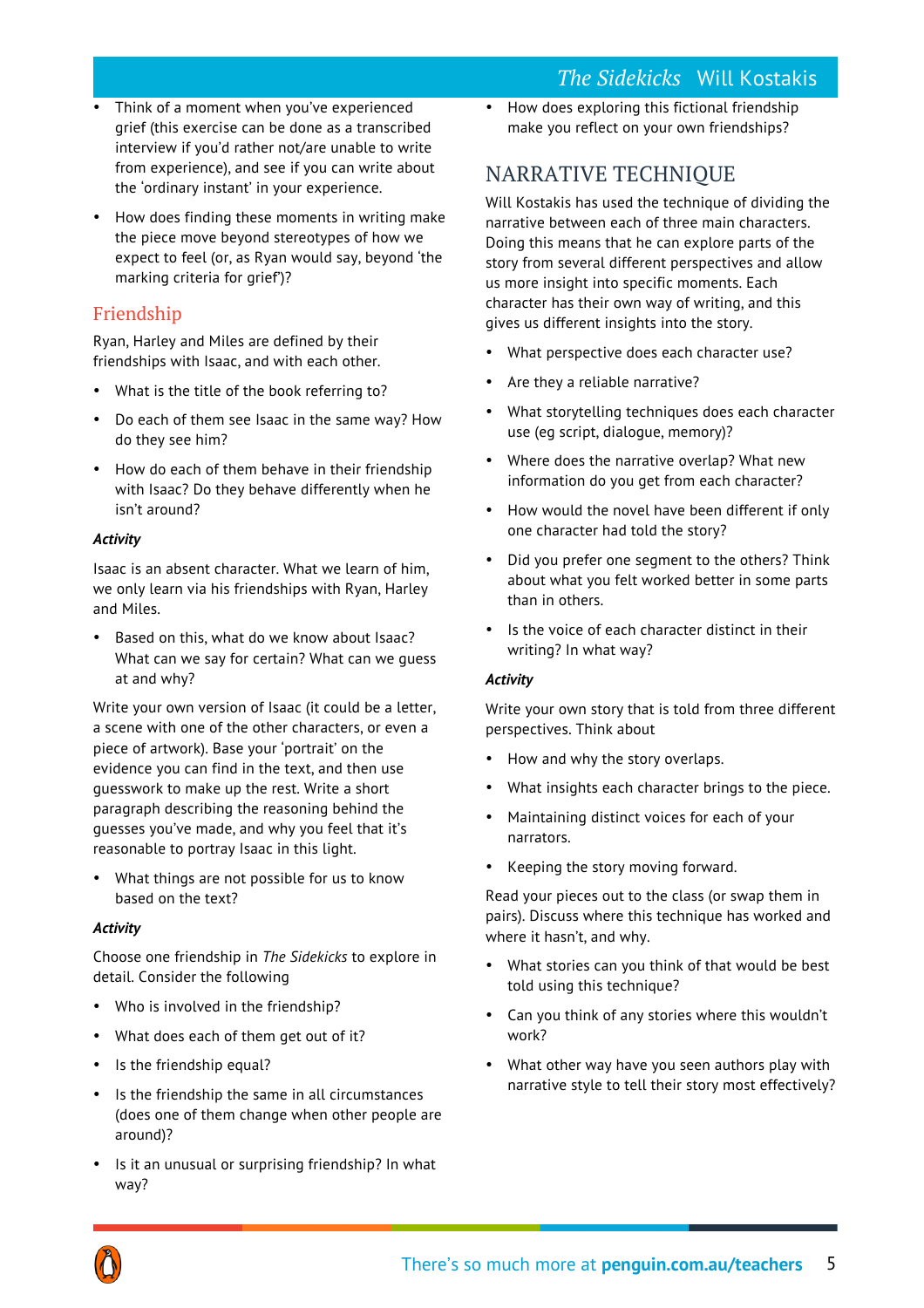# RELATED READING

## *LGBTI*

- *Simon vs. the Homo Sapiens Agenda* by Becky Albertalli
- *The Boys Own Guide to Being a Proper Jew* by Eli Glassman
- *The Flywheel* by Erin Gough
- *Will Grayson, Will Grayson* by John Green and David Levithan
- *The First Third* by Will Kostakis
- *Beyond Magenta: Transgender Teens Speak Out* by Susan Kuklin
- *Grasshopper Jungle* by Andrew Smith

## *Grief*

- *The Other Side of Summer* by Emily Gale
- *Pieces of Sky* by Trinity Doyle
- *Wildlife* by Fiona Wood
- *The Protected* by Claire Zorn

## *Friendship*

• *Frankie and Joely* by Nova Weetman

## *Split Narrative*

- *A Shadow's Breath* by Nicole Hayes
- *The Accident* by Kate Hendrick
- *Cooper Bartholomew is Dead* by Rebecca James